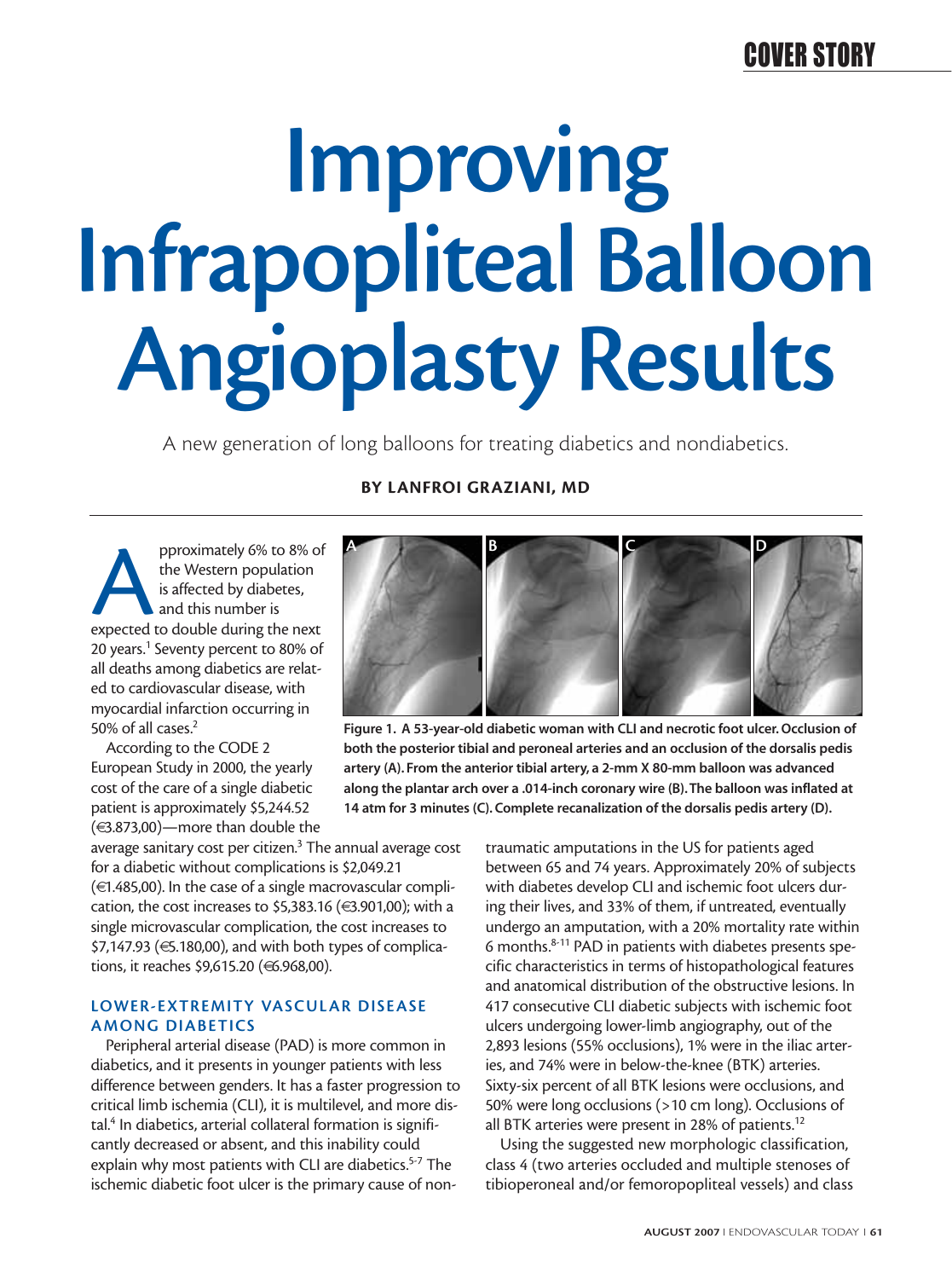# COVER STORY

6 (three arteries occluded and multiple stenoses of tibioperoneal and/or femoropopliteal arteries) were the most common conditions (63%). These data underline the typical multilevel severe obstructive burden of CLI in diabetic subjects that require, in cases of endovascular treatment, different techniques and devices used during the same procedure. Therefore, studies specifically addressing a single technique and/or device in this population, such as drug-eluting stents, could depend on the concomitant treatment of other vascular segments with different techniques. This has to be considered, judging the real impact of that technique/device on the outcome.

Diabetic arteriopathy is characterized by diffuse vessel wall thickening due to connective degeneration and medial (homogeneous and macrophage-free) calcification, characterized by increased amounts of connective tissue (fibronectin, collagen, and glycoproteins) and calcium in the medial layer. A constellation named *diabetic macroangiopathy* is commonly found in BTK arteries.13,14 Atherosclerotic lesions, common in iliac and femoropopliteal segments, are characterized by asymmetric plaque distribution and extension, with focal-eccentric (irregular) subintimal and medial atherosclerotic degeneration and macrophage atheromatous plaque colonization.

"The specific characteristics of diabetic macroangiopathy have . . . represented an obstacle for the application of endovascular techniques in arteries of the lower limb."

Therefore, despite the severity and multilevel diffusion of peripheral arterial lesions, the specific characteristics of diabetic arteriopathy could in fact facilitate a very good immediate angiographic result using plain old balloon angioplasty (POBA). A stent-like appearance afterward could be frequently achieved even by dilating extremely long and calcified tibial arterial stenoses and occlusions in diabetics. Even the long-term clinical results could be favorable, performing extensive extreme interventions, including recanalization in the leg and foot arteries (Figure 1). Chronic tibial artery occlusion recanalization is currently performed crossing the lesion using .014-inch coronary-type hydrophilic stiff guidewires, then is followed by dilatation using balloons of 1.5 mm to 3.5 mm in size (Figure 2). Subintimal recanalization is less frequently used in tibial territories (5% to 7% of our cases). To achieve a good angiographic



**Figure 2. Extensive occlusion of all leg and foot arteries in a 65-year-old diabetic man with CLI and a foot ulcer (A,B). Optimal angiographic result after POBA, using 3-mm X 120 mm and 2.5-mm X 80-mm-long balloons (C,D).**

result, prolonged dilatation time (180 seconds) is commonly used. In cases with unsatisfactory results (residual stenosis >30% and/or flow-limiting dissection), a new prolonged high-pressure (≤20 atm) dilatation is performed. Tibial artery stenting currently accounts for approximately 2% to 3% of our performed procedures.

In our results from a consecutive series of 1,191 diabetic patients with CLI referred for endovascular consultation, POBA and provisional stenting were feasible in 84%, and during a median follow-up of 23 months, the major amputation rate was only 1.7% (4% on intention-to-treat analysis).<sup>15</sup> The clinical recurrence rate was 11.3%, whereas the cumulative 5-year primary patency rate was 88%. Bypass surgery was performed in 157 patients (13.2%) with an 8.3% major amputation rate. Of the 47 subjects not revascularized (five anesthesiology risk, four patient refusal; 38 were not considered by the vascular surgeon as candidates for bypass surgery), 34% underwent major amputation. In 85.4% of clinical recurrences, a second POBA and/or stenting was successfully performed. The specific characteristics of diabetic macroangiopathy have, for many years, represented an obstacle for the application of endovascular techniques in arteries of the lower limb. In particular, the considerable length of the lesions, often represented with calcified occlusions, has discouraged more than one skilled interventionist. The clinical evidence is clear: if direct flow along the leg arteries is not re-established, the ischemic ulcerative foot lesions cannot heal, and the risk of major amputation persists. Thus, the unavoidable decision is to select the balloon catheters of suitable length to obtain a homogenous remodeling of the treated arteries.

#### **SMALL-VESSEL BALLOONS**

The limitation of the first generation of small-vessel balloons is that it was only a faint attempt to imitate the diameter and technical characteristics of a coronary artery